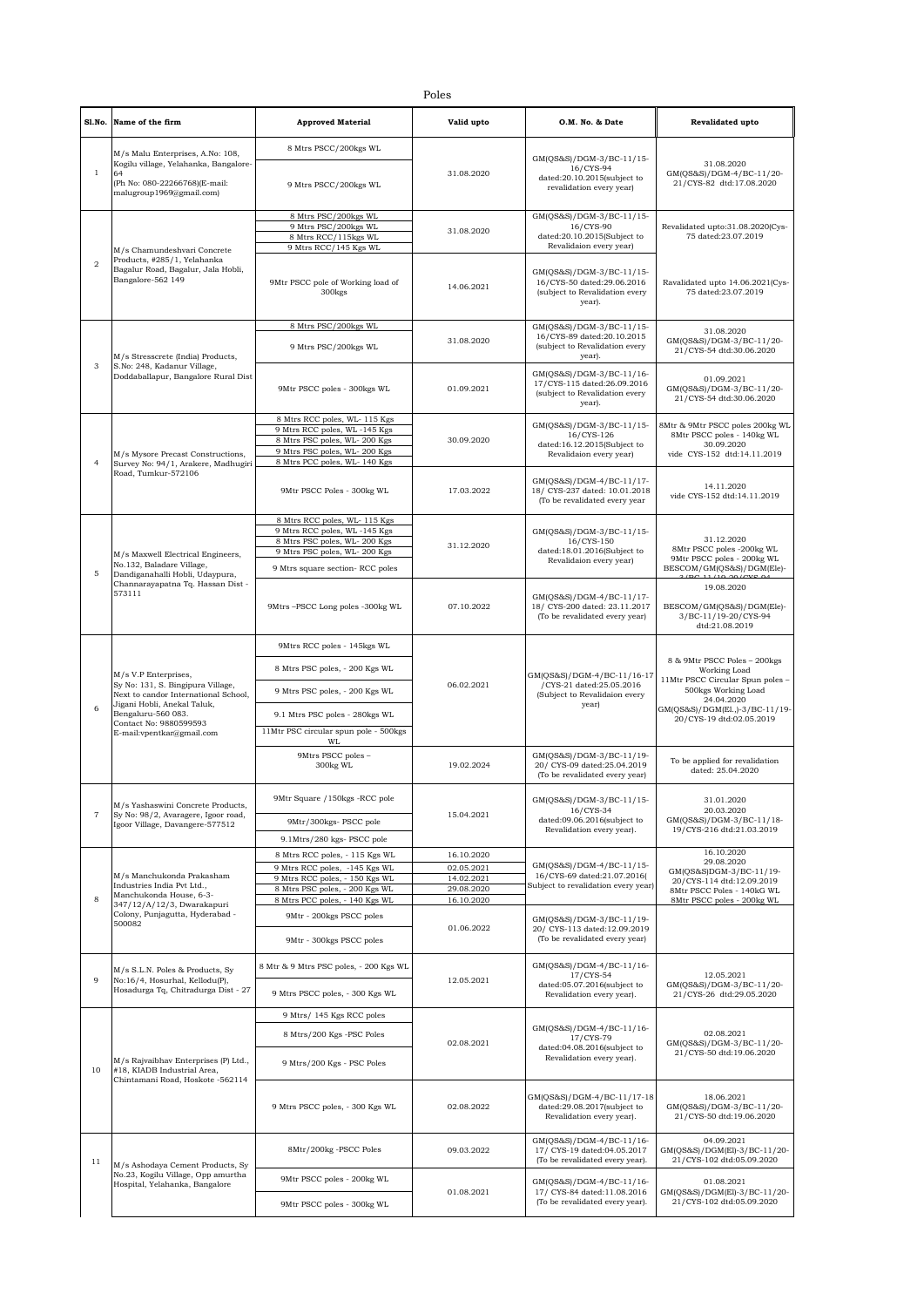|    |                                                                                                                                                                               | 9 Mtr PSCC Poles - 300Kgs WL                                             |                                                       |                                                                                                     |                                                                                                                               |
|----|-------------------------------------------------------------------------------------------------------------------------------------------------------------------------------|--------------------------------------------------------------------------|-------------------------------------------------------|-----------------------------------------------------------------------------------------------------|-------------------------------------------------------------------------------------------------------------------------------|
| 12 | M/s Mini Cement Products, #21/2,<br>Gulur Road, Bagepalli, Chickballapur-<br>561207                                                                                           | 9.1 Mtrs/280 Kgs - PSCC Poles                                            | 16.08.2021                                            | GM(QS&S)/DGM-4/BC-11/16-<br>17/CYS-135 dated:27.10.2016<br>(subject to Revalidation every<br>year). | 12.04.2020<br>GM(QS&S)/DGM-3/ BC-11/19-<br>20/CYS-05 dtd:15.04.2019<br>(revalidated only for 9 Mtr PSCC<br>Poles - 300Kgs WL) |
|    |                                                                                                                                                                               | 8 & 9Mtr PSC Pole of 200kg WL                                            | 28.12.2022                                            | GM(QS&S)/DGM-4/BC-11/17-<br>18/ CYS-249 dated: 16.01.2018<br>(To be revalidated every year          | 12.04.2020<br>GM(QS&S)/DGM-3/BC-11/19-20/<br>CYS-05 dated: 15.04.2019                                                         |
|    | M/s Potenz Infratech Private Ltd., Sy                                                                                                                                         | 8MTR PSC Poles - 200 KGS WL                                              | 18.11.2021                                            | GM(QS&S)/DGM-4/BC-11/16-<br>17/CYS-144 dated:28.11.2016<br>(subject to Revalidation every<br>year). | 07.06.2020<br>GM(QS&S)/DGM-3/ BC-11/19-<br>20/CYS-46 dtd:15.06.2019                                                           |
| 13 | No.200/2, Narasandra Village, Near<br>Solur, Kudur Hobli, Magadi Taluk,<br>Ramanagara - 562127                                                                                | 9 Mtr PSC Poles - 200Kgs WL                                              |                                                       |                                                                                                     |                                                                                                                               |
|    |                                                                                                                                                                               | 9Mtr PSCC Poles -300kg WL                                                |                                                       |                                                                                                     |                                                                                                                               |
| 14 | M/s Madhushree Concrete Products,<br>Sy No:200/2, Narasandra Village,<br>Near Solur, Kudur Hobli,<br>Ramanagara - 562217                                                      | 8MTR PSC Poles - 200 KGS WL                                              | 18.11.2021                                            | GM(QS&S)/DGM-4/BC-11/16-<br>17/CYS-145 dated:28.11.2016<br>(subject to Revalidation every<br>year). |                                                                                                                               |
|    |                                                                                                                                                                               | 9 Mtr PSC Poles - 200Kgs WL                                              |                                                       |                                                                                                     | 15.10.2020<br>GM(QS&S)/DGM(El)-3/BC-11/19-<br>20/CYS-130 dtd:17.10.2019                                                       |
|    |                                                                                                                                                                               | 9 Mtr PSCC poles - 300Kgs WL                                             |                                                       |                                                                                                     |                                                                                                                               |
|    | M/s Suma Enterprises and<br>Engineers, #23/2, Kunigal Road,<br>Opp. T Nandi Farm, Kempaganahalli,                                                                             | 9Mtr PSCC poles-200kgs WL                                                | 23.01.2022<br>(subject to revalivation<br>every year) | GM(QS&S)/DGM-4/BC-11/16-<br>17/ CYS-172 dated:16.02.2017<br>(To be revalidated every year).         | 14.08.2021<br>GM(QS&S)/DGM(el)-3/BC-11/20-<br>21/CYS-79 dtd:14.08.2020                                                        |
| 15 | Kasaba Hobli, Nelamangala,<br>Bangalore Rural<br>(Ph No: 9663314949)(E-<br>mail:Babu49054@gmail.com)                                                                          | 9Mtr PSCC pole of 300kgs WL                                              |                                                       |                                                                                                     |                                                                                                                               |
|    | M/s Shiva Concrete products,<br>Sy No:96 & 95/4 - B.P. Road -<br>Oorukere Village, Tumkur - 572106                                                                            | 9Mtrs PSCC poles - 300kg WL                                              | 05.05.2022                                            | GM(QS&S)/DGM-3/BC-11/19-<br>20/ CYS-66 dated:15.07.2019<br>(To be revalidated every year)           | 04.09.2021<br>GM(QS&S)/DGM-3/BC-11/20-21/<br>CYS-127 dated:19.09.2020                                                         |
| 16 | (Ph No:0816-2018038)<br>(Email:sbp.tumkur@gmail.com).                                                                                                                         | 8Mtrs PSCC poles -200kg WL                                               |                                                       | GM(QS&S)/DGM-3/BC-11/20-                                                                            |                                                                                                                               |
|    |                                                                                                                                                                               | 9Mtrs PSCC poles -200kg WL                                               | 27.03.2024                                            | 21/ CYS-126 dated:19.09.2020<br>(To be revalidated every year)                                      |                                                                                                                               |
|    |                                                                                                                                                                               | 8 Mtrs/200kgs - PSC pole                                                 |                                                       |                                                                                                     | 21.08.2020                                                                                                                    |
| 17 | M/s R.S Industries, Plot No: 111/2,<br>Doddabudihal village, Davangere-                                                                                                       | 9 Mtrs/200kgs - PSC pole                                                 | 26.12.2021                                            | GM(QS&S)/DGM-4/BC-11/16-<br>17/ CYS-181 dated:10.03.2017<br>(To be revalidated every year).         | BESCOM/GM(QS&S)/DGM(Ele)-<br>3/BC-11/19-20/CYS-93<br>dtd:21.08.2019                                                           |
|    | 577001                                                                                                                                                                        | 9 Mtrs/300kgs - PSCC pole                                                |                                                       |                                                                                                     |                                                                                                                               |
|    | M/s H.R.B. Industries, Plot No:42/P1                                                                                                                                          | 8 Mtrs/200kgs & 9Mtrs/200kgs - PSC<br>Poles                              | 21.11.2021                                            | GM(QS&S)/DGM-4/BC-11/16-<br>17/ CYS-05 dated:07.04.2017<br>(To be revalidated every year).          | 21.08.2020<br>BESCOM/GM(QS&S)/DGM(Ele)-<br>3/BC-11/19-20/CYS-91<br>dtd:21.08.2019                                             |
| 18 | & 43, Anagawadi Industrial<br>Area(KIADB), Harihara                                                                                                                           | 9Mtr PSCC Poles - 300kg WL                                               |                                                       |                                                                                                     |                                                                                                                               |
|    |                                                                                                                                                                               | 8Mtr/ 140kgs - PCC Poles                                                 | 09.03.2022                                            | GM(QS&S)/DGM-4/BC-11/16-<br>17/ CYS-15 dated:28.04.2017<br>(To be revalidated every year).          | 16.10.2020                                                                                                                    |
| 19 | M/s Yash Concrete Products, Sy No.<br>104, Thegganakuppe Village, Magadi<br>Taluk -562120                                                                                     | 8&9 Mtr/200kgs - PSC poles                                               |                                                       |                                                                                                     | GM(QS&S)/DGM(El)-3/BC-11/19-<br>20/CYS-131 dtd:17.10.2019                                                                     |
|    |                                                                                                                                                                               | 9Mtr/300kgs- PSCC pole                                                   |                                                       |                                                                                                     |                                                                                                                               |
|    | M/s Amberkar Pre-stressed                                                                                                                                                     | 8Mtr/ 140kgs - PCC Poles<br>8&9 Mtr/200kgs - PSC poles                   | 31.01.2022                                            | GM(QS&S)/DGM-4/BC-11/16-<br>17/ CYS-16 dated:28.04.2017<br>(To be revalidated every year).          | 18.01.2020<br>GM(QS&S)/DGM-3/BC-11/18-<br>19/CYS-178 dtd:19.01.2019                                                           |
| 20 | Products, Opp. Shankar Textile mills,<br>Near Jain Temple, Harihara Road,<br>Davangere - 577006                                                                               | 9Mtr/300kgs- PSCC pole                                                   |                                                       |                                                                                                     |                                                                                                                               |
|    | M/s Sree Industries, Sy No. 101/6,<br>Hosahalli, Rangapura Road, Tiptur                                                                                                       | 8&9 Mtr/200kgs - PSCC poles                                              | 28.02.2022                                            | GM(QS&S)/DGM-4/BC-11/16-<br>17/ CYS-17 dated:28.04.2017<br>(To be revalidated every year).          | 30.05.2021<br>GM(QS&S)/DGM(El)-3/BC-11/20-<br>21/CYS-73 dtd:13.08.2020                                                        |
| 21 |                                                                                                                                                                               | 9Mtr/300kgs- PSCC pole                                                   |                                                       |                                                                                                     |                                                                                                                               |
|    | M/s Prince Concrete Mfg Pvt Ltd., Sy<br>No: 246/1/2, S Bingipura, Begur to                                                                                                    | 8Mtr PSCC poles 200kgs WL                                                | 08.06.2022                                            | GM(QS&S)/DGM-4/BC-11/16-<br>17/ CYS-80 dated:24.07.2017<br>(To be revalidated every year)           | 14.08.2021<br>GM(QS&S)/DGM-3/BC-11/20-<br>21/CYS-80 dtd:14.08.2020                                                            |
| 22 | Koppa Road, JiganiHobli, Anekal<br>Taluk, Bangalore-<br>560105Ph No:<br>9880599593)<br>(E-mail<br>:info@princeconretes@gmail.com)                                             | 9Mtr PSC poles-200kgs WL<br>11Mtr Pre Stressed Spun Pole of 500kgs<br>WL |                                                       |                                                                                                     |                                                                                                                               |
|    |                                                                                                                                                                               | 9 Mtr PSCC Poles - 300Kgs WL                                             |                                                       |                                                                                                     |                                                                                                                               |
|    | M/s Shri Ganesh Enterprises,<br>No:39/2, Hotteganahalli,<br>Kenchanahalli Post, Harihara Taluk,<br>Davangere District<br>(Ph No: 9449838833)(E-<br>mail:nprasadsps@gmail.com) | 8Mtr - PSCC poles -200 kg WL                                             | 03.07.2022                                            |                                                                                                     |                                                                                                                               |
| 23 |                                                                                                                                                                               | 9Mtrs PSCC Poles - 200 Kg WL                                             |                                                       | GM(QS&S)/DGM-4/BC-11/16-<br>17/ CYS-91 dated05.08.2017<br>(To be revalidated every year)            | 14.08.2021<br>GM(QS&S)/DGM-4/BC-11/20-21/<br>CYS-85 dated:17.08.2020                                                          |
|    |                                                                                                                                                                               | 9Mtrs-PSCC poles -300kg WL                                               |                                                       |                                                                                                     |                                                                                                                               |
|    | M/s PKS Prestressed Concrete<br>Products, Survey No: 265/P1,<br>Doddabathi, P. B. Road, Davangere -<br>577016                                                                 | 8Mtr - PSC poles -200 kg WL                                              |                                                       |                                                                                                     |                                                                                                                               |
| 24 |                                                                                                                                                                               | 9Mtrs PSC Poles - 200 Kg WL                                              | 03.10.2022                                            | GM(QS&S)/DGM-4/BC-11/17-<br>18/ CYS-154 dated 03.10.2017<br>(To be revalidated every year)          | 02.05.2020<br>GM(QS&S)/DGM(Ele)/BC-11/19-                                                                                     |
|    |                                                                                                                                                                               | 9Mtrs-PSCC poles -300kg WL                                               |                                                       |                                                                                                     | 20/CYS-21 dtd:03.05.2019                                                                                                      |
|    | M/s Kalleshwara Concrete Products,<br>No.99, Avargere Igoor Road, Igoor<br>Village, Igoor Post, Davangere Taluk<br>Davangere                                                  | 8Mtrs PSC poles -200kg WL                                                | 27.03.2022                                            | GM(QS&S)/DGM-4/BC-11/17-<br>18/ CYS-187 dated16.11.2017<br>(To be revalidated every year)           | 20.03.2020                                                                                                                    |
| 25 |                                                                                                                                                                               | 9Mtrs PSC poles - 200kg WL<br>8Mtrs-PCC poles -140kg WL                  |                                                       |                                                                                                     | GM(QS&)/DGM-3/BC-11/18-<br>19CYS-215 dtd:21.03.2019                                                                           |
|    |                                                                                                                                                                               | 9Mtrs-PSCC poles -300kg WL                                               |                                                       |                                                                                                     |                                                                                                                               |
|    | M/s K.V.T Industries, No: 134/B, 3rd<br>stage, Mundargi Industrial Area,<br>KIADB, Bellary- 583101                                                                            | 9Mtr PSCC Pole of 300kgs Working Load                                    | 20.01.2023                                            | GM(QS&S)/DGM-4/BC-11/17-<br>18/ CYS-280 dated: 01.03.2018<br>(To be revalidated every year          | 02.05.2020<br>GM(QS&S)/DGM-3/BC-11/19-20/<br>CYS-23 dated: 04.05.2019                                                         |
| 26 |                                                                                                                                                                               | 8Mtrs PSCC poles -200kg WL                                               | 17.06.2024                                            | GM(QS&S)/DGM-3/BC-11/19-<br>20/ CYS-78 dated:25.07.2019<br>(To be revalidated every year)           |                                                                                                                               |
|    |                                                                                                                                                                               | 9Mtrs PSCC poles - 200kg WL                                              |                                                       |                                                                                                     |                                                                                                                               |
|    |                                                                                                                                                                               | 8Mtrs PSCC poles -140kg WL                                               |                                                       |                                                                                                     |                                                                                                                               |
|    |                                                                                                                                                                               | 8Mtrs PSCC poles -200kg WL                                               |                                                       |                                                                                                     |                                                                                                                               |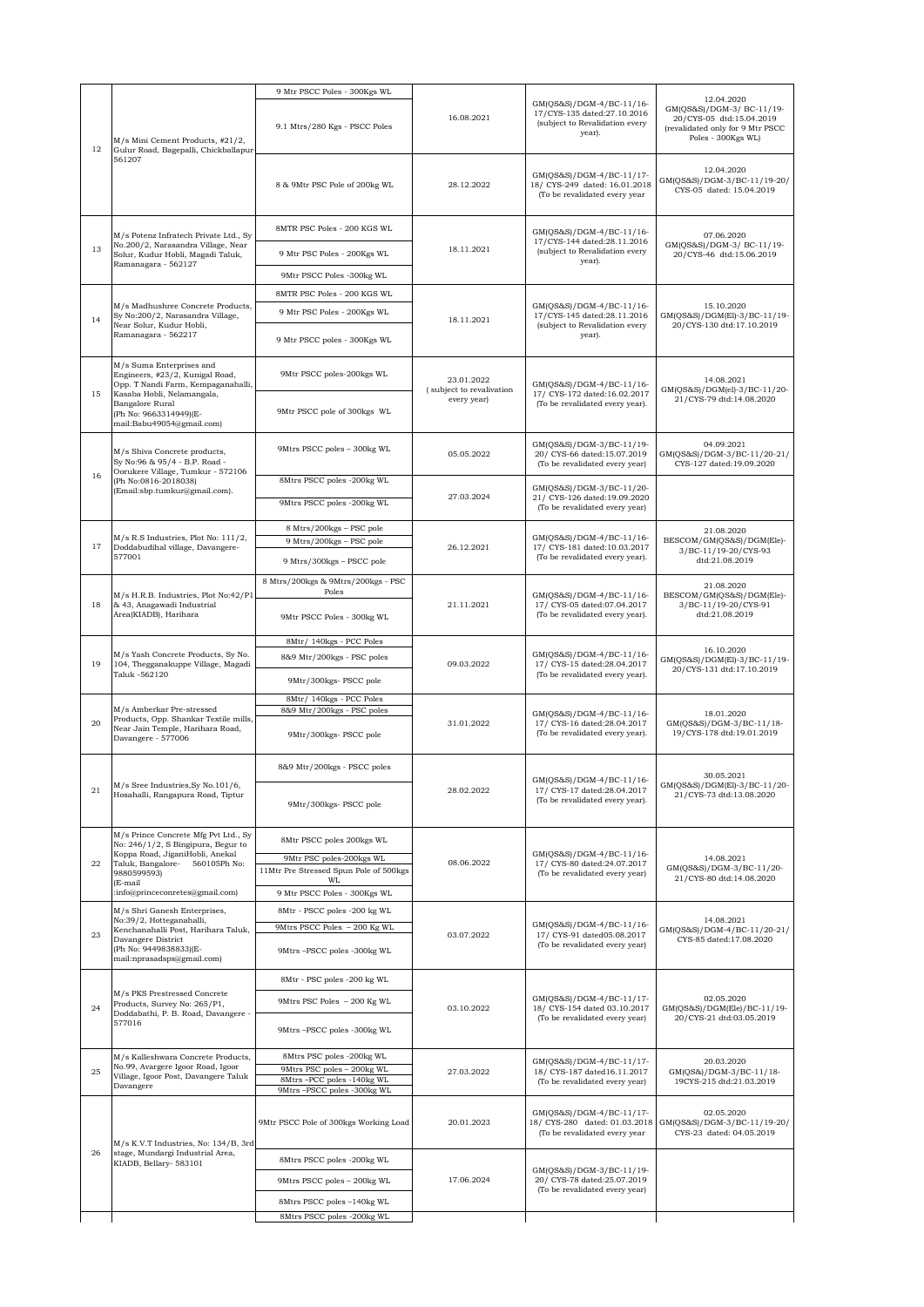|    | M/s Prakash Spun Pipe<br>Manufactures, #418/324, Near N.H-<br>4, Bypass, P. B. Road, Avaragere<br>Vilage, Davangere - 577003<br>(Ph No:9449865555/944865556)                                                                                                                        | 9Mtrs PSCC poles - 200kg WL                                    | 09.10.2022 | GM(QS&S)/DGM-4/BC-11/17-<br>18/ CYS-201 dated: 25.11.2017<br>(To be revalidated every year)        | 30.05.2021<br>GM(QS&S)/DGM-3/BC-11/20-<br>21/CYS-74 dtd:13.08.2020                                            |
|----|-------------------------------------------------------------------------------------------------------------------------------------------------------------------------------------------------------------------------------------------------------------------------------------|----------------------------------------------------------------|------------|----------------------------------------------------------------------------------------------------|---------------------------------------------------------------------------------------------------------------|
| 27 |                                                                                                                                                                                                                                                                                     | 9Mtrs-PSCC poles -300kg WL                                     |            |                                                                                                    |                                                                                                               |
|    | M/s Sri Datta Sai Cement Products,<br>S.R. No.19, Basinepally (V), Gooty<br>Mandal, Ananthpur District, Andhra<br>Pradesh-515402                                                                                                                                                    | 8Mtrs/200kg WL - PSCC poles                                    | 25.09.2022 | GM(QS&S)/DGM-4/BC-11/17-<br>18/ CYS-260 dated: 27.01.2018<br>(To be revalidated every year)        |                                                                                                               |
|    |                                                                                                                                                                                                                                                                                     | 9Mtrs/200kg WL - PSCC poles                                    |            |                                                                                                    | 05.09.2021<br>GM(QS&S)/DGM-3/BC-11/20-21/<br>CYS-112 dated: 07.09.2020                                        |
| 28 |                                                                                                                                                                                                                                                                                     | 11Mtrs/365kg WL-PSCC poles                                     |            |                                                                                                    |                                                                                                               |
|    |                                                                                                                                                                                                                                                                                     | 9Mtr PSCC Pole of 300kgs Working Load                          | 28.06.2022 | GM(QS&S)/DGM-4/BC-11/17-<br>18/ CYS-279 dated: 27.02.2018<br>(To be revalidated every year)        |                                                                                                               |
|    | M/s Geetha Concrete poles,<br>Mahadeva Kodigenahalli<br>(Gopalapura), Bagalur post,<br>Jalahobli, Bangalore-562 149                                                                                                                                                                 | 8Mtr PSC poles -200kg WL                                       | 21.03.2023 | GM(QS&S)/DGM-4/BC-11/17-<br>18/ CYS-314 dated: 27.03.2018<br>(To be revalidated every year         |                                                                                                               |
| 29 |                                                                                                                                                                                                                                                                                     | 9Mtr PSC poles - 200kg WL                                      |            |                                                                                                    | 28.05.2021<br>GM(QS&S)/DGM-3/BC-11/20-21 /                                                                    |
|    |                                                                                                                                                                                                                                                                                     | 9Mtr-PSCC poles -300kg WL                                      |            |                                                                                                    | CYS-31 dated: 01.06.2020                                                                                      |
|    | M/s Maruthi Cement Udyog, KIADB<br>Plot No: 49, II phase, Antrasanahalli,<br>Tumkur                                                                                                                                                                                                 | 8 & 9Mtr PSCC Pole - 200kgs Working                            | 30.06.2023 | GM(QS&S)/DGM-3/BC-11/18-<br>19/ CYS-171 dated:19.01.2019<br>(To be revalidated every year)         | 13.05.2021                                                                                                    |
| 30 |                                                                                                                                                                                                                                                                                     | Load<br>9Mtr PSCC poles - 300kgs Working Load                  |            |                                                                                                    | GM(QS&S)/DGM-3/BC-11/20-<br>21/CYS-16 dtd:13.05.2020                                                          |
|    | M/s Krishna Concrete products,                                                                                                                                                                                                                                                      |                                                                |            |                                                                                                    |                                                                                                               |
| 31 | No.78, Hosur Road, Malur,<br>Kolar Dist - 563130<br>Contact No:<br>9901654251/9880283515<br>Email: kcpmalur@gmail.com                                                                                                                                                               | 9Mtrs PSCC(PSC) poles - 200kg WL<br>9Mtrs PSCC poles -300kg WL | 27.08.2023 | GM(QS&S)/DGM-3/BC-11/18-<br>19/ CYS-195 dated:14.02.2019<br>(To be revalidated every year)         |                                                                                                               |
|    |                                                                                                                                                                                                                                                                                     | 8Mtrs PSCC poles - 200kg WL                                    |            |                                                                                                    |                                                                                                               |
|    |                                                                                                                                                                                                                                                                                     |                                                                |            |                                                                                                    | 02.03.2021<br>(GM(QS&S)/DGM-3/BC-11/19-                                                                       |
|    |                                                                                                                                                                                                                                                                                     | 9Mtrs PSCC poles - 200kg WL                                    |            | GM(QS&S)/DGM-3/BC-11/18-                                                                           | 20/ CYS-218 dated:04.03.2020<br>8Mtrs PSCC poles - 200kg WL<br>9Mtrs PSCC poles - 200kg WL                    |
| 32 | M/s Maruthi Concrete Products, Sy                                                                                                                                                                                                                                                   | 8Mtrs PCC poles - 140kg WL                                     | 29.08.2023 | 19/ CYS-192 dated:12.02.2019<br>(To be revalidated every year)                                     | 9Mtrs PSCC poles - 300kg WL<br>11Mtr PSC Circular spun pole -                                                 |
|    | No.131, Yediyur, Mahadeva<br>Kodegehalli Road, Bagalur post,<br>Baglur -562149-562149                                                                                                                                                                                               | 9Mtrs PSCC poles -300kg WL                                     |            |                                                                                                    | 500kgs WL                                                                                                     |
|    |                                                                                                                                                                                                                                                                                     | 11Mtr PSC Circular spun pole - 500kgs<br>WL                    |            |                                                                                                    |                                                                                                               |
|    |                                                                                                                                                                                                                                                                                     | 9Mtr RCC poles - 145kg WL                                      | 29.08.2023 | GM(QS&S)/DGM-3/BC-11/20-<br>21/ CYS-38 dated:05.06.2020<br>(To be revalidated every year)          |                                                                                                               |
|    | M/s Akshaya Cement Products,<br>Bhadrapura, Kunigal Road, Solur<br>Hobli, Magadi Taluk, Ramanagara<br>(Ph No: 080-22281199)                                                                                                                                                         | 11Mtrs PSCC Circular Spun pole -<br>500kgs WL                  | 05.01.2024 | GM(QS&S)/DGM-3/BC-11/18-<br>19/ CYS-211 dated:12.03.2019<br>(To be revalidated every year)         | 03.08.2021<br>GM(QS&S)/DGM-3/BC-11/<br>20-21 / CYS-64 dtd: 04.08.2020                                         |
| 33 |                                                                                                                                                                                                                                                                                     | 9Mtrs PSCC poles -300kg WL                                     | 26.07.2021 | GM(QS&S)/DGM-4/BC-11/<br>16-17 / CYS-95 dtd:26.08.2016<br>(Subject to Revalidaion every<br>year)   | 26.07.2021<br>GM(QS&S)/DGM-3/BC-11/<br>19-20 / CYS-206 dtd:04.02.2020                                         |
|    |                                                                                                                                                                                                                                                                                     | 8Mtrs PSCC poles -200kg WL                                     | 22.06.2025 | GM(QS&S)/DGM-3/BC-11/<br>20-21 / CYS-65 dtd: 04.08.2020<br>(Subject to Revalidation every<br>year) |                                                                                                               |
|    |                                                                                                                                                                                                                                                                                     | 9Mtrs PSCC poles - 200kg WL                                    |            |                                                                                                    |                                                                                                               |
| 34 | M/s Jyothi Electricals,<br>Post Box.300,<br>Jyohi Buliding, Maidan Road,<br>Mangalore - 575001.<br>Factory Unit: Amanikere Village,<br>Kora Hobli, Kora, Tumkur.<br>Contact No: 2440590/2425662                                                                                     | 8 & 9Mtrs PSCC Poles - 200kg WL                                | 05.01.2024 | GM(QS&S)/DGM-3/BC-11/18-<br>19/ CYS-217 dated:23.03.2019<br>(To be revalidated every year)         |                                                                                                               |
|    | M/s HBL Power Systems Limited,<br>Registered Office: Road No:10,<br>Banjara Hills, Hyderabad - 500034<br>Factory Unit:<br>Kanaparru - Village, Nadendla -<br>Mandal, Guntur - District<br>Contact No: 91-40-23355575,<br>23355085<br>Mobile No:8096967933<br>E-mail:contact@hbl.com | 12.5Mtr PSCC circular spun pole -<br>350kgs WL                 | 22.07.2024 | GM(QS&S)/DGM-3/BC-11/<br>19-20/ CYS-102<br>dated:28.08.2019<br>(To be revalidated every year)      |                                                                                                               |
| 35 |                                                                                                                                                                                                                                                                                     | 13Mtr PSCC circular spun pole -500kgs<br>WI.                   |            |                                                                                                    | 05.09.2021<br>GM(QS&S)/DGM-3/BC-11/<br>20-21 / CYS-111 dated:<br>07.09.2020                                   |
|    |                                                                                                                                                                                                                                                                                     | 15Mtr PSCC circular spun pole -500kgs<br>WL                    |            |                                                                                                    |                                                                                                               |
| 36 | M/s Umashankar Industries, Sy<br>No:12/1, Near Budagumpa Cross,<br>Sultanpur Village Tq./Dist. Koppal -<br>583231 (Ph No: 9916062580,<br>7899311022)<br>(E-mail:uisnd2015@gmail.com)                                                                                                | 8mtr PSCC Poles -200kg WL                                      | 05.07.2022 | GM(QS&S)/DGM-3/BC-11/<br>19-20 / CYS-92 dated:<br>05.08.2017<br>(To be revalidated every year)     | 31.12.2020<br>GM(QS&S)/DGM-3/BC-11/<br>19-20 / CYS-185 dated: 31.12.2019                                      |
|    |                                                                                                                                                                                                                                                                                     | 9mtr PSCC Poles -200kg WL                                      |            |                                                                                                    |                                                                                                               |
|    |                                                                                                                                                                                                                                                                                     | 9Mtr PSCC Poles -300kg WL                                      |            |                                                                                                    |                                                                                                               |
| 37 | M/s AMBA Industries,<br>Sy No.101/6, Hosahalli, Rangapura<br>Road, Tiptur<br>Mob No:9686551107/08,<br>9591813727<br>E-mail: ambindutries.net@gmail.com                                                                                                                              | 8Mtr & 9Mtr PSCC poles - 200kg WL                              |            |                                                                                                    | 10.12.2020<br>GM(QS&S)/DGM-3/BC-11/<br>19-20 / CYS-166 dated:<br>10.12.2019<br>(To be revalidated every year) |
|    |                                                                                                                                                                                                                                                                                     | 8Mtr PSCC poles 140kg WL                                       | 09.03.2022 | GM(QS&S)/DGM-3/BC-11/<br>17-18 / CYS-14 dated:                                                     |                                                                                                               |
|    |                                                                                                                                                                                                                                                                                     | 9Mtr PSCC poles - 300kg WL                                     |            | 28.04.2017                                                                                         |                                                                                                               |